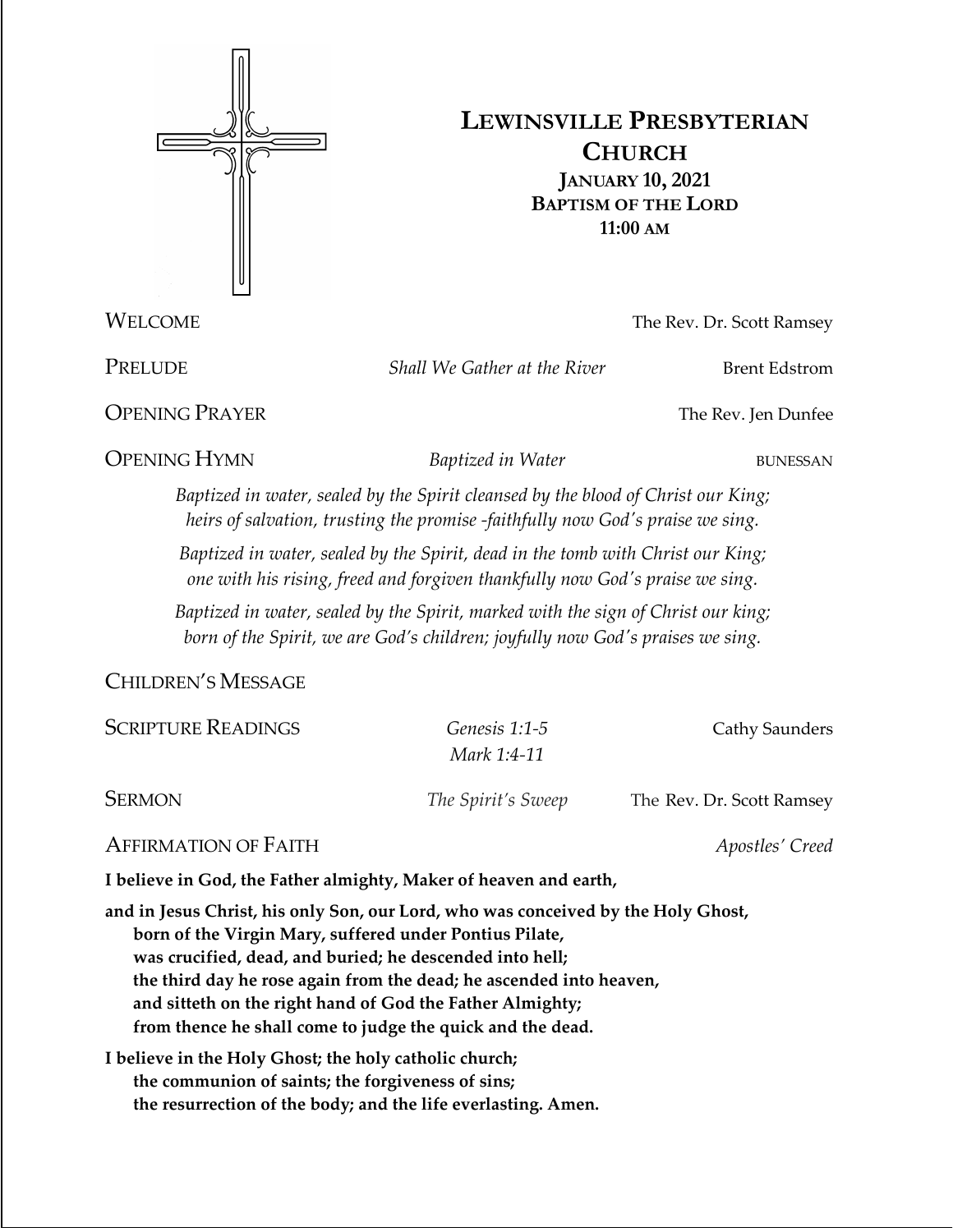## ANNOUNCEMENTS AND OFFERTORY

**OFFERTORY** *Deep River Deep River* arr. H. T. Burleigh

RESPONSE *Joyful, Joyful We Adore Thee (vs. 3)*

*Mortals, join the happy chorus which the morning stars began. Love divine is reigning o'er us, joining all in heaven's plan. Ever singing, march we onward, victors in the midst of strife. Joyful music leads us sunward in the triumph song of life.*

PRAYERS OF THE PEOPLE AND THE LORD'S PRAYER The Rev. Jen Dunfee

*Our Father, who art in Heaven, hallowed be thy name. Thy kingdom come, thy will be done, on earth as it is in heaven. Give us this day our daily bread; and forgive us our debts, as we forgive our debtors; and lead us not into temptation, but deliver us from evil. For thine is the kingdom and the power and the glory, forever. Amen.* 

| <b>CLOSING HYMN</b>                                                                                                                                                                                                      |  | Dearest Jesus, We Are Here                                                                                                                                                                | LIEBSTER JESU             |  |
|--------------------------------------------------------------------------------------------------------------------------------------------------------------------------------------------------------------------------|--|-------------------------------------------------------------------------------------------------------------------------------------------------------------------------------------------|---------------------------|--|
| Dearest Jesus, we are here, gladly your command obeying.<br>With this child we now draw near in response to your own saying<br>that to you it shall be given as a child and heir of heaven.                              |  |                                                                                                                                                                                           |                           |  |
|                                                                                                                                                                                                                          |  | Your command is clear and plain, and we would obey it duly:<br>"You must all be born again, heart and life renewing truly,<br>born of water and the Spirit, and my kingdom thus inherit." |                           |  |
| This is why we come to you, in our arms this infant bearing.<br>Truly, here your grace we view. Let this child, your mercy sharing,<br>in your arms be shielded ever, yours on earth and yours forever.                  |  |                                                                                                                                                                                           |                           |  |
| Gracious Head, your member own; Shepherd, take your lamb and feed it;<br>Prince of Peace, make here your throne; Way of life, to heaven lead it;<br>precious Vine, let nothing sever from your side this branch forever. |  |                                                                                                                                                                                           |                           |  |
| <b>BLESSING</b>                                                                                                                                                                                                          |  |                                                                                                                                                                                           | The Rev. Dr. Scott Ramsey |  |
| POSTLUDE                                                                                                                                                                                                                 |  | As I Went Down to the River to Pray                                                                                                                                                       | arr. Allison Kraus        |  |
| **********                                                                                                                                                                                                               |  |                                                                                                                                                                                           |                           |  |
|                                                                                                                                                                                                                          |  | Participating in the worship service (in order of appearance):<br>The Rev. Dr. Scott Ramsey<br>The Rev. Jen Dunfee<br>John Nothaft, Director of Music Ministries                          |                           |  |